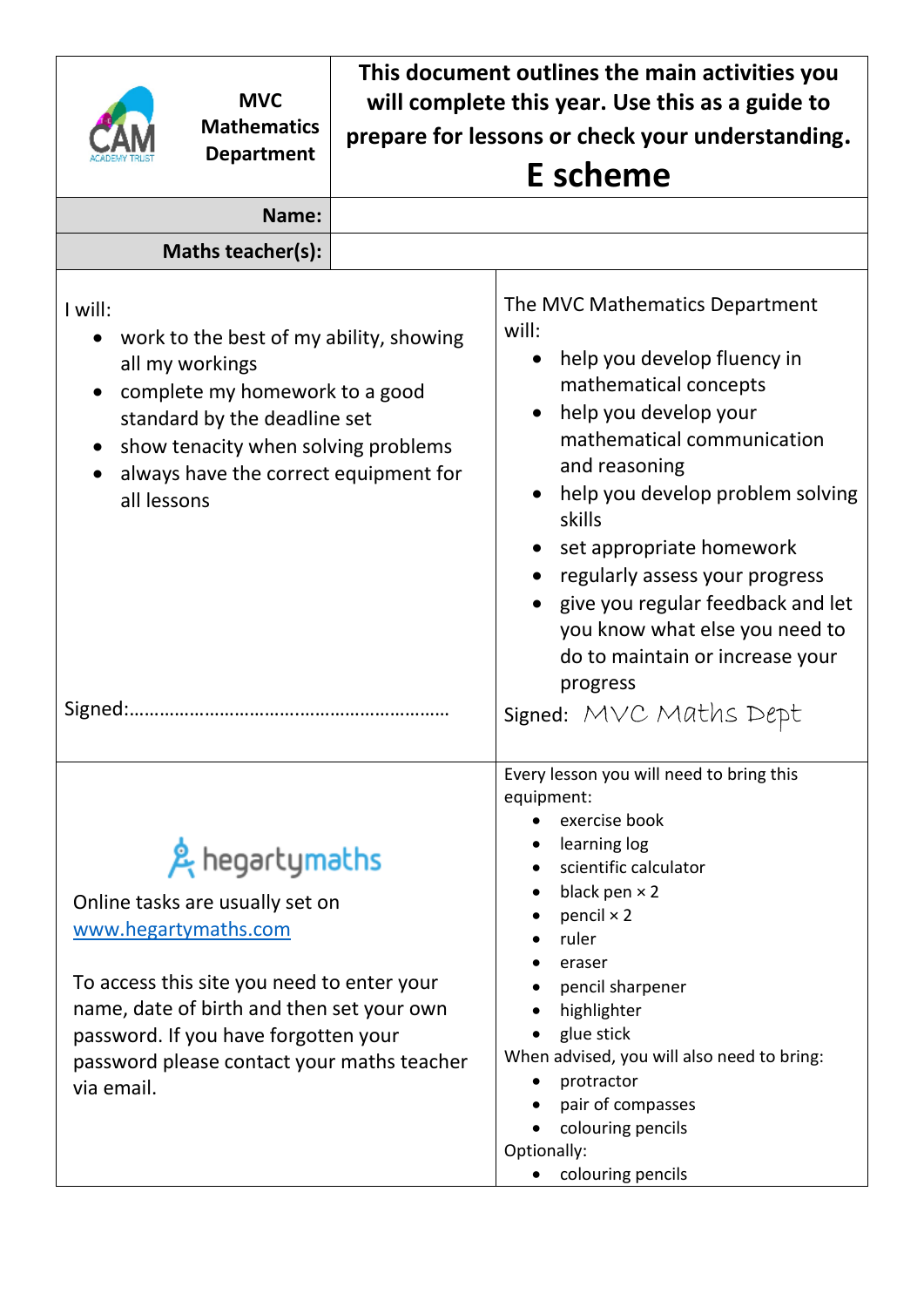|        | HW | <b>Objectives Autumn Term</b>                                                                                                                                                                                                                                     | <b>Hegarty Tasks</b> |
|--------|----|-------------------------------------------------------------------------------------------------------------------------------------------------------------------------------------------------------------------------------------------------------------------|----------------------|
|        |    | Revision: Understand what it means to raise something to the power of 0 and 1                                                                                                                                                                                     | 103                  |
|        |    | Revision: Know how to multiply and divide powers of a number, eg $10^4 \times 10^3 =$<br>$10^{4+3} = 10^7$ ; $10^4 \div 10^3 = 10^{4-3} = 10^1$                                                                                                                   | 105,106              |
|        |    | Revision: Find a power of a power, eg $(10^4)^3 = 10^{4 \times 3} = 10^{12}$                                                                                                                                                                                      | 107                  |
|        |    | Understand and use negative indices in number work and in algebra                                                                                                                                                                                                 | 104                  |
| ENum1  |    | State the reciprocal of any given number                                                                                                                                                                                                                          | 71                   |
|        |    | Read and write numbers in standard form, on paper and on a calculator                                                                                                                                                                                             | 122-124              |
|        |    | Convert between ordinary and standard form                                                                                                                                                                                                                        |                      |
|        |    | Do calculations with standard form without a calculator                                                                                                                                                                                                           | 125-127              |
|        |    | Do calculations with standard form with a calculator                                                                                                                                                                                                              | 128                  |
|        |    | Solve problems in standard form                                                                                                                                                                                                                                   |                      |
|        |    | powers, indices, index, [reciprocal, BIDMAS, standard form, standard index form, ordinary number, convert                                                                                                                                                         |                      |
|        |    | Revision: Factorise an expression into a single pair of brackets, eg $3a^2 + ab =$<br>$a(3a+b)$                                                                                                                                                                   | 168,169              |
|        |    | Multiply two brackets to form a quadratic expression, eg $(x + 3)(x + 2)$ ;<br>$(x+5)^2$                                                                                                                                                                          | 162-164              |
|        |    | Factorise quadratic expressions into two brackets, eg $x^2 - 7x + 12$                                                                                                                                                                                             | 223,224              |
|        |    | Solve quadratic equations by factorising eg $x^2 - 7x + 12 = 0$                                                                                                                                                                                                   | 230                  |
| EAIg1  |    | Recognise the difference of two squares and perfect squares                                                                                                                                                                                                       | 165,                 |
|        |    | Draw the graph of a quadratic function, showing the $y$ - and $x$ -intercepts and the<br>coordinates of the turning point.                                                                                                                                        | 251-255              |
|        |    | Solve quadratic equations from a graph                                                                                                                                                                                                                            | 259,260              |
|        |    | linear expression, quadratic expression, brackets, factorise, solve, identity, difference of two squares, quadratic<br>equation, solution, roots, quadratic, roots, x-intercepts, y-intercept, turning point, axes, function, table of<br>values, scale, estimate |                      |
|        |    | Use trigonometric ratios sin, cos and tan to calculate lengths in right-angled<br>triangles                                                                                                                                                                       | 508-510              |
|        |    | Use inverse trigonometric ratios to calculate angles in right-angled triangles                                                                                                                                                                                    | 511, 512             |
| EGeom1 |    | Solve problems involving trigonometry and Pythagoras                                                                                                                                                                                                              | 513,514              |
|        |    | Solve bearings and elevation problems using trigonometry and Pythagoras                                                                                                                                                                                           | 515                  |
|        |    | Recall or work out the exact values of the trigonometric ratios for angles 0°, 30°,<br>45°, 60° and 90°                                                                                                                                                           |                      |
|        |    | trigonometry, sine/sin, cosine/cos, tangent/tan, inverse, hypotenuse, similar triangles                                                                                                                                                                           |                      |
|        |    | Understand and complete two-way tables. Use two-way tables to sort out<br>information and solve problems                                                                                                                                                          | 422-424              |
|        |    | Know the difference between a population and a sample                                                                                                                                                                                                             | 394                  |
| EData1 |    | Describe different methods of sampling, and the advantages and disadvantages of<br>each method                                                                                                                                                                    | 395-398              |
|        |    | Know how to carry out a systematic sample for a given data set                                                                                                                                                                                                    |                      |
|        |    | Infer properties of populations or distributions from a sample                                                                                                                                                                                                    |                      |
|        |    | population, sample, experiment, bias, representative, sample size, random sample, systematic sample, stratified<br>sample, strata, proportion, two way table, convenience sample                                                                                  |                      |

| <b>Number</b> | Algebra | Geometry | Data | <b>Revision</b> | Total |   |
|---------------|---------|----------|------|-----------------|-------|---|
|               |         |          |      |                 |       | % |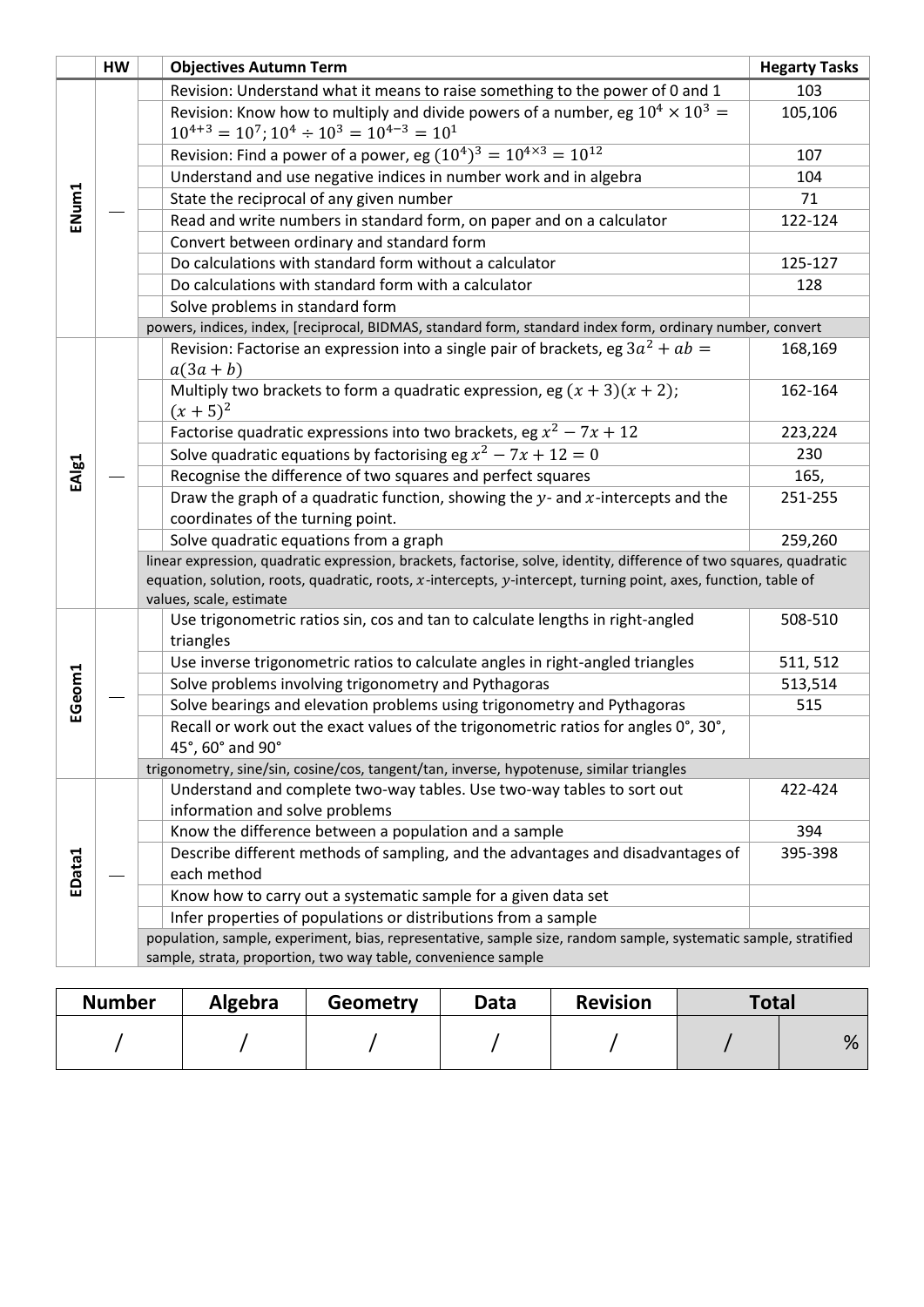|                   | <b>HW</b> |              | <b>Objectives Spring Term</b>                                                                                                                                                                                                           | <b>Hegarty Tasks</b> |  |  |
|-------------------|-----------|--------------|-----------------------------------------------------------------------------------------------------------------------------------------------------------------------------------------------------------------------------------------|----------------------|--|--|
|                   |           |              | Revision: Solve problems involving speed                                                                                                                                                                                                | 716-724              |  |  |
|                   |           |              | Revision: Solve problems involving density                                                                                                                                                                                              | 725-733              |  |  |
|                   |           |              | Solve problems involving pressure                                                                                                                                                                                                       | 734-737              |  |  |
|                   |           |              | Understand how to use the units of compound measures as a way of recalling                                                                                                                                                              |                      |  |  |
|                   |           |              | the formula for working them out                                                                                                                                                                                                        |                      |  |  |
| ENum2             |           |              | Check calculations using estimation, working backwards or sensible size                                                                                                                                                                 | 129                  |  |  |
|                   |           |              | Find upper and lower bounds of measurements                                                                                                                                                                                             | 137-139              |  |  |
|                   |           |              | Work out exact answers including $\pi$ , fractions and square roots                                                                                                                                                                     |                      |  |  |
|                   |           |              | speed, distance, time, decimal measure, density, volume, mass, weight, pressure, calculation, estimate, order<br>of magnitude, accuracy, rounding, significant figures, decimal places, upper/lower bound, error, maximum,<br>minimum   |                      |  |  |
|                   |           |              | Solve equations involving fractions eg $\frac{x}{2} - \frac{x}{5} = \frac{3}{4}$                                                                                                                                                        | 180-181,187          |  |  |
|                   |           |              | Rearrange and change the subject of formulae involving fractions                                                                                                                                                                        | 280,281              |  |  |
|                   |           |              | Solve linear simultaneous equations by finding the point of intersection of two                                                                                                                                                         | 218, 219             |  |  |
| EAlg <sub>2</sub> |           |              | lines on a graph                                                                                                                                                                                                                        |                      |  |  |
|                   |           |              | Solve linear simultaneous equations using elimination                                                                                                                                                                                   | 190-194              |  |  |
|                   |           |              | Write and solve simultaneous equations from practical situations                                                                                                                                                                        | 195                  |  |  |
|                   |           |              | fraction, denominator, common denominator, linear equation, simultaneous equation, coefficient, unique                                                                                                                                  |                      |  |  |
|                   |           |              | solution                                                                                                                                                                                                                                |                      |  |  |
|                   |           |              | Calculate the area of a sector of a circle                                                                                                                                                                                              | 546, 547             |  |  |
|                   |           |              | Calculate the arc length and the perimeter of a sector                                                                                                                                                                                  | 544, 545             |  |  |
|                   |           |              | Find the radius or the angle of a sector if I know the area or arc length                                                                                                                                                               |                      |  |  |
|                   |           |              | Calculate the surface area of a prism, cylinder, cone, or sphere                                                                                                                                                                        | 585-588              |  |  |
| EGeom2            |           |              | Calculate the volume of a prism, cylinder, cone, pyramid, or sphere                                                                                                                                                                     | 571-576,580-<br>581  |  |  |
|                   |           |              | Convert between metric units of area, volume and capacity                                                                                                                                                                               | 700-704              |  |  |
|                   |           |              | area, circumference, radius, diameter, pi π, square cm/cm, arc, sector, volume, prism, pyramid, cone, sphere,                                                                                                                           |                      |  |  |
|                   |           | surface area |                                                                                                                                                                                                                                         |                      |  |  |
|                   |           |              | Use a stem-and-leaf diagram to sort data, explore the modal group and the<br>overall shape of the data and to spot patterns.                                                                                                            | 430-431              |  |  |
|                   |           |              | Use a back-to-back stem-and-leaf diagram to compare two sets of data.                                                                                                                                                                   | 432                  |  |  |
|                   |           |              | Given data presented in a pie chart or bar chart, work backwards to complete                                                                                                                                                            |                      |  |  |
|                   |           |              | a frequency table                                                                                                                                                                                                                       |                      |  |  |
|                   |           |              | Find the mode (or modal group), median (or median group) and mean (or                                                                                                                                                                   |                      |  |  |
| EData2            |           |              | estimated mean) from data presented in a list, stem and leaf diagram or                                                                                                                                                                 |                      |  |  |
|                   |           |              | frequency table                                                                                                                                                                                                                         |                      |  |  |
|                   |           |              | Be able to use all the evidence from the averages, and shape of distributions                                                                                                                                                           |                      |  |  |
|                   |           |              | on graphs, to reach a conclusion on a hypothesis                                                                                                                                                                                        |                      |  |  |
|                   |           |              | stem, leaf, mode, modal, modal group, median, mean, estimated mean, range, negative skew, positive skew,<br>back to back, split stem, lower/upper quartile, inter-quartile range, pie chart, bar chart, grouped data,<br>ungrouped data |                      |  |  |

| <b>Number</b> | Algebra | Geometry | Data | <b>Revision</b> | <b>Total</b> |   |
|---------------|---------|----------|------|-----------------|--------------|---|
|               |         |          |      |                 |              | % |